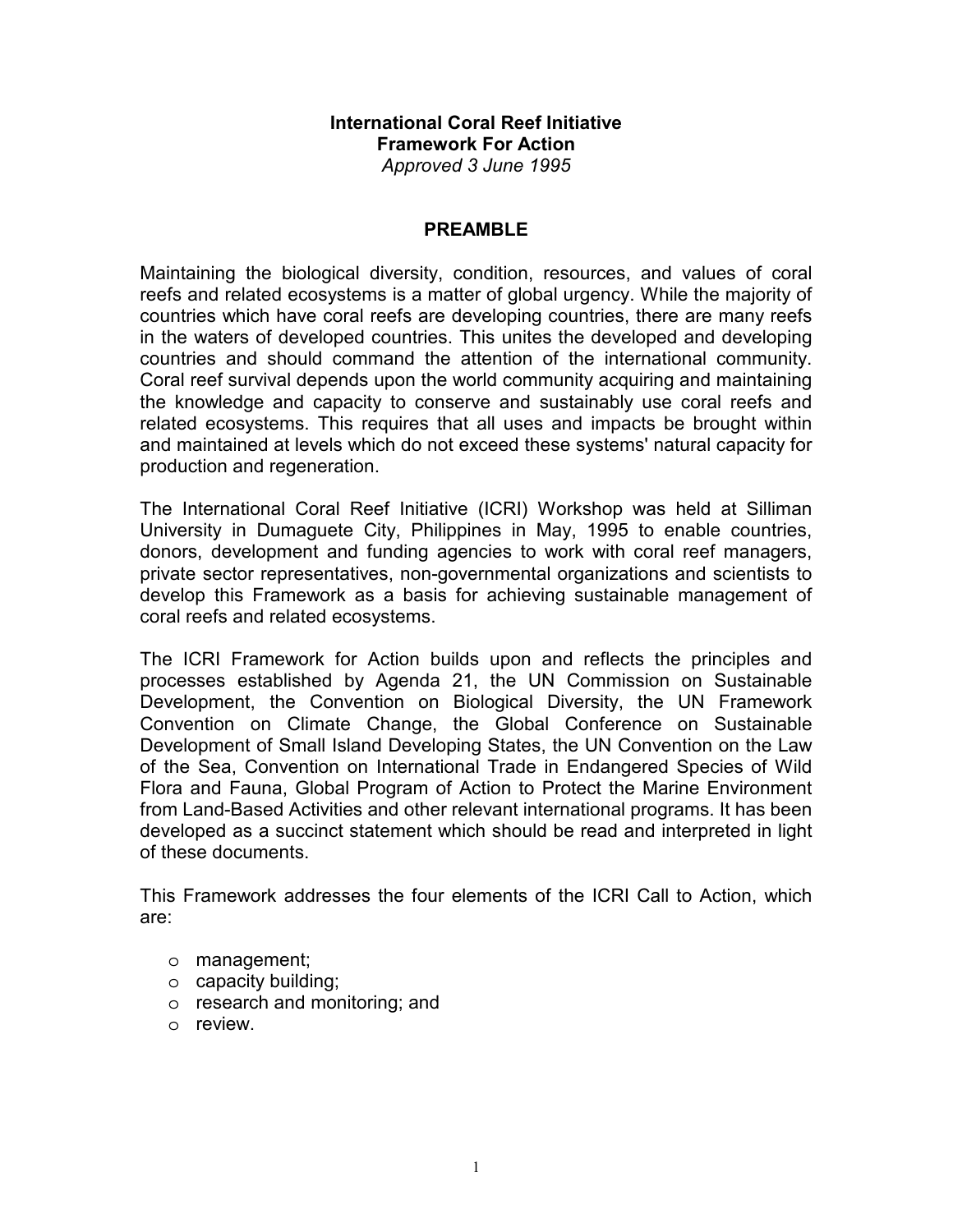# **FRAMEWORK PURPOSE**

The purpose of this Framework for Action is to mobilize governments and the wide range of other stakeholders whose coordinated, vigorous and effective actions are required to implement the Call to Action.

# **PRINCIPLES**

The ICRI recognizes the following principles:

- o Achieving the ICRI's purpose requires the full participation and commitment of governments, local communities, donors, NGOs, the private sector, resource users and scientists; therefore true partnerships, cooperation and collaboration exemplify the ICRI activities.
- $\circ$  The over-riding priority is to support actions that will have tangible, positive and measurable effects on coral reefs and related ecosystems and on the well-being of the communities which depend upon them.
- o Human activities are the major cause of coral reef degradation; therefore managing coral reefs means managing those human activities. Individuals whose decisions and actions affect coral reefs--from board rooms to beaches--need to become aware of and committed to the conservation and sustainable use of coral reefs and related ecosystems.
- $\circ$  The diversity of cultures, traditions and governance within nations and regions should be recognized and built upon in all the ICRI activities.
- o Integrated coastal management, with special emphasis on community participation and benefit, provides a framework for effective coral reef and related ecosystem management.
- o Developing national capacity to conserve and sustainably use coral reefs and related ecosystems requires a long term (decadal) commitment. Improvement of coral reef management requires a permanent commitment and an adaptive approach.
- $\circ$  Strategic research and monitoring programs should be an integral part of the ICRI because management of coral reefs and related ecosystems should be based on the most relevant scientific information.
- $\circ$  Actions promoted under this framework should take account of, and fully use, the extensive body of international agreements and organizations that address issues related to coral reefs and related ecosystems. The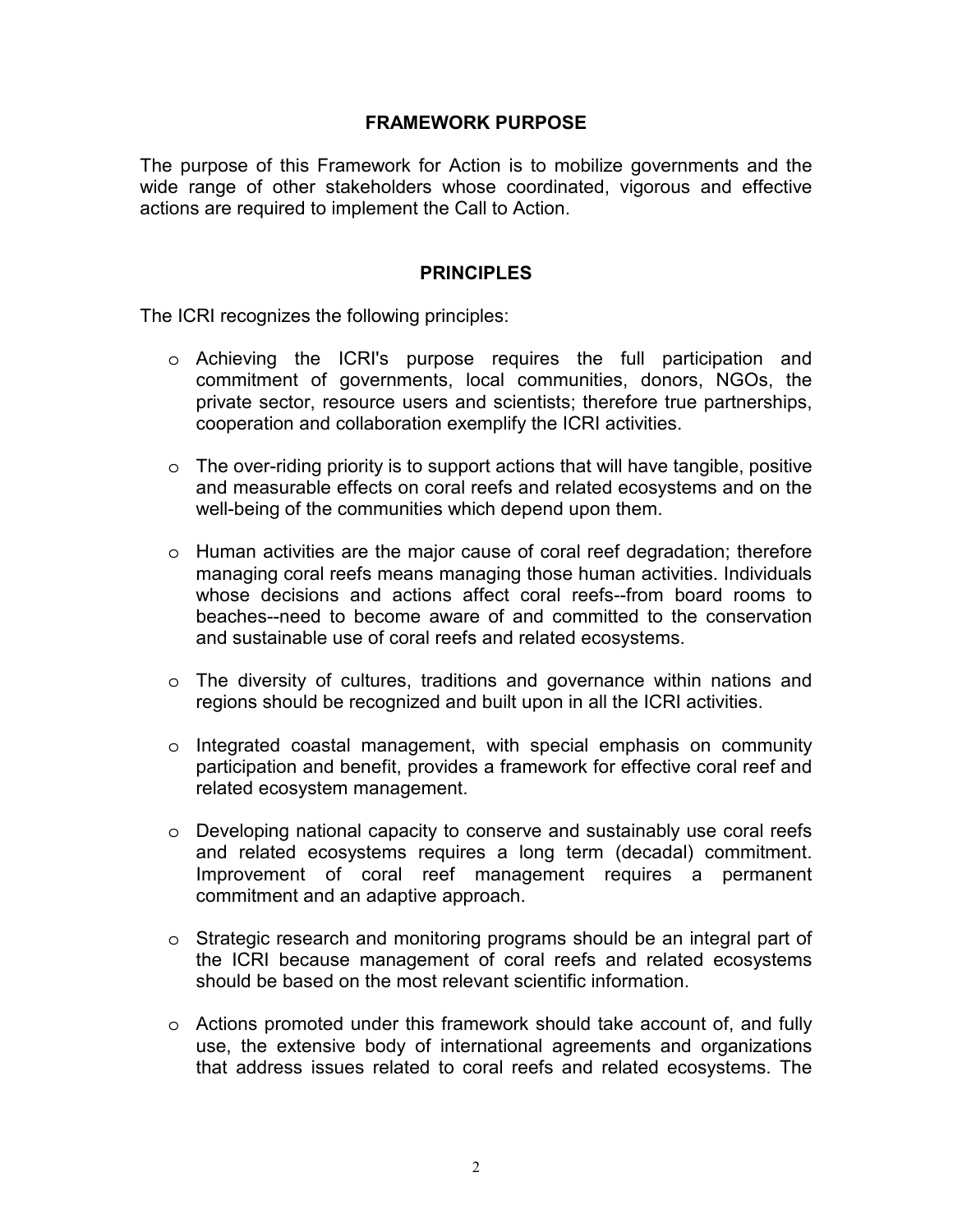ICRI will facilitate the leveraging and channeling of existing resources among all sectors for the benefit of coral reefs and related ecosystems.

# **ACTION**

- o All those committed to supporting the ICRI and this Framework for Action are called upon to take account of and to act on the following at the international, regional and national levels.
- o Support national and regional efforts to establish and coordinate strategies, priorities and programs to implement the ICRI Framework for Action, starting with regional workshops to be held by early 1996.
- o Ensure that sustainable management of coral reefs and related ecosystems is considered at future relevant international meetings.
- o Develop and/or strengthen national, regional and international mechanisms for gathering and sharing information and expertise on the sustainable management of coral reefs and related ecosystems.
- o Promote improved access to financial and technological resources to enable institutions, regional centres and networks to assist and inform governments, industries and communities.
- o Addressing conservation and sustainable use of coral reefs and related ecosystems requires activities in the following areas:
	- $\triangleright$  integrated coastal management;
	- $\triangleright$  public awareness, education and training;
	- $\triangleright$  ratification of or accession to relevant international instruments;
	- $\triangleright$  stakeholder participation at all levels;
	- $\triangleright$  training policy makers and private sector decision makers in the development and implementation of coral reef management;
	- $\triangleright$  marine science and technology;
	- $\triangleright$  environmental law, particularly environmental impact assessment regulations; and
	- $\triangleright$  assessing the potential for micro-enterprise development and facilitating access to financing on a small to medium scale.

### *Management*

o Encourage governments to develop and adopt integrated coastal management measures, including: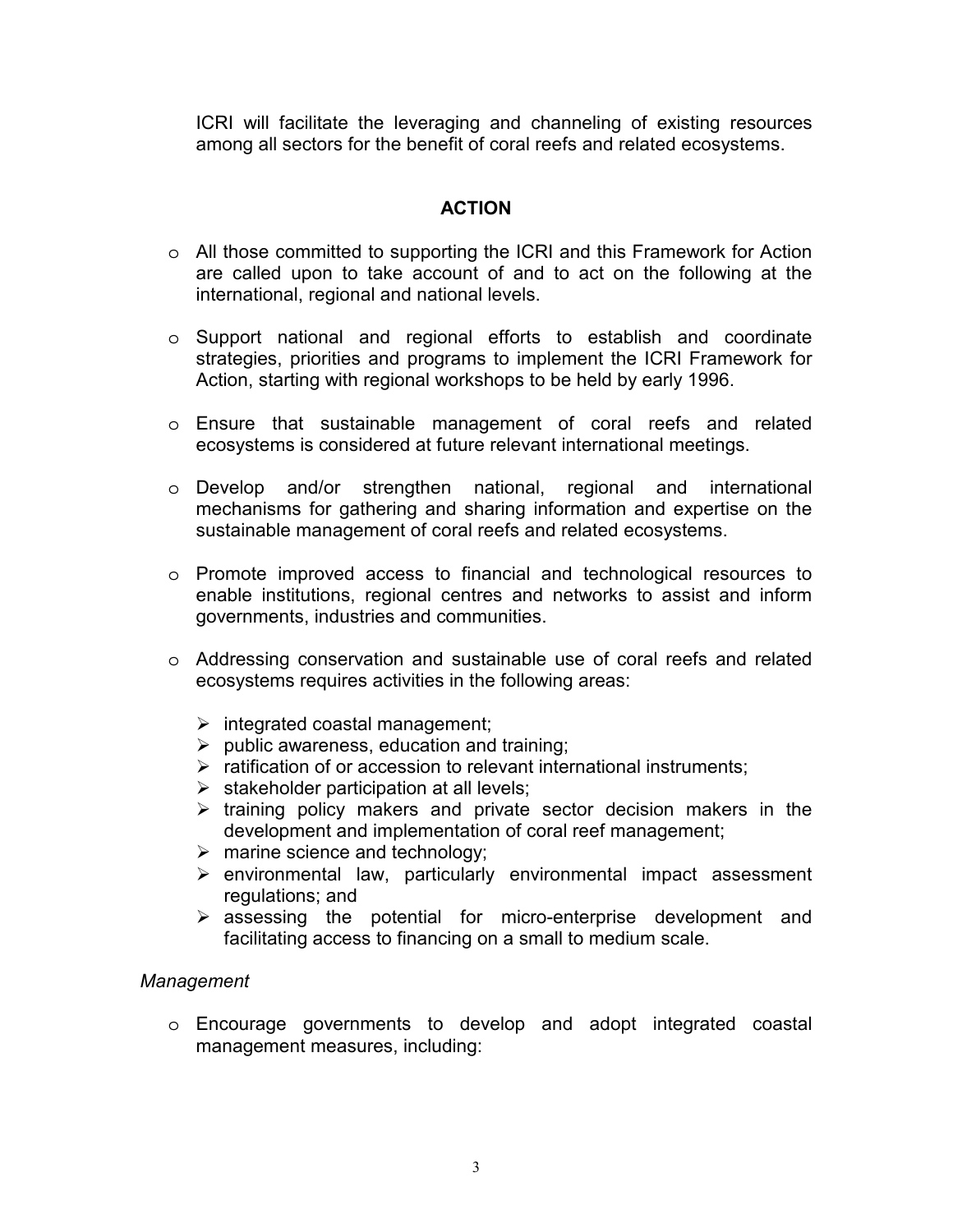- $\triangleright$  protection of the marine environment from land based sources of marine pollution;
- $\triangleright$  environmentally sound land use practices, including zoning where appropriate;
- $\triangleright$  measures to protect the marine environment from the adverse effect of maritime activities;
- $\triangleright$  national and regional disaster strategies;
- $\triangleright$  measures to prevent illegal fishing practices, achieve sustainable fisheries and protect the ecological systems that support them;
- $\triangleright$  tourism management and planning;
- $\triangleright$  cultural aspects of resource use; and
- $\triangleright$  enforcement of regulations.
- o Encourage governments and funding agencies to consider the ICRI Framework in project and program design and implementation.
- o Encourage, where appropriate, an intersectoral systems approach to planning and management.
- o Encourage improved coordination among international organizations, donors and NGOs to provide more effective programs at the regional and national level.
- o Encourage prompt implementation of the outcomes of FAO Code of Conduct for Responsible Fisheries and the Global Program of Action to Protect the Marine Environment from Land-Based Activities.
- o Promote awareness and action by the global tourist community to minimize individual and collective impacts of tourism on coral reefs and related ecosystems.
- o Promote the establishment and effective management of coastal and marine protected areas for coral reefs and related ecosystems, within the framework of customary international law as exemplified by the UN Convention on the Law of the Sea. This will contribute to the development of the Global Representative System of Marine Protected Areas as proposed by the World Bank, IUCN and Great Barrier Reef Marine Park Authority.
- o Promote the regulation of international trade in endangered and threatened reef-associated species through the Convention on International Trade in Endangered Species of Wild Flora and Fauna (CITES), and improve its implementation where required.
- o Encourage governments to develop and promote mechanisms for regulating international trade in species that are illegally harvested.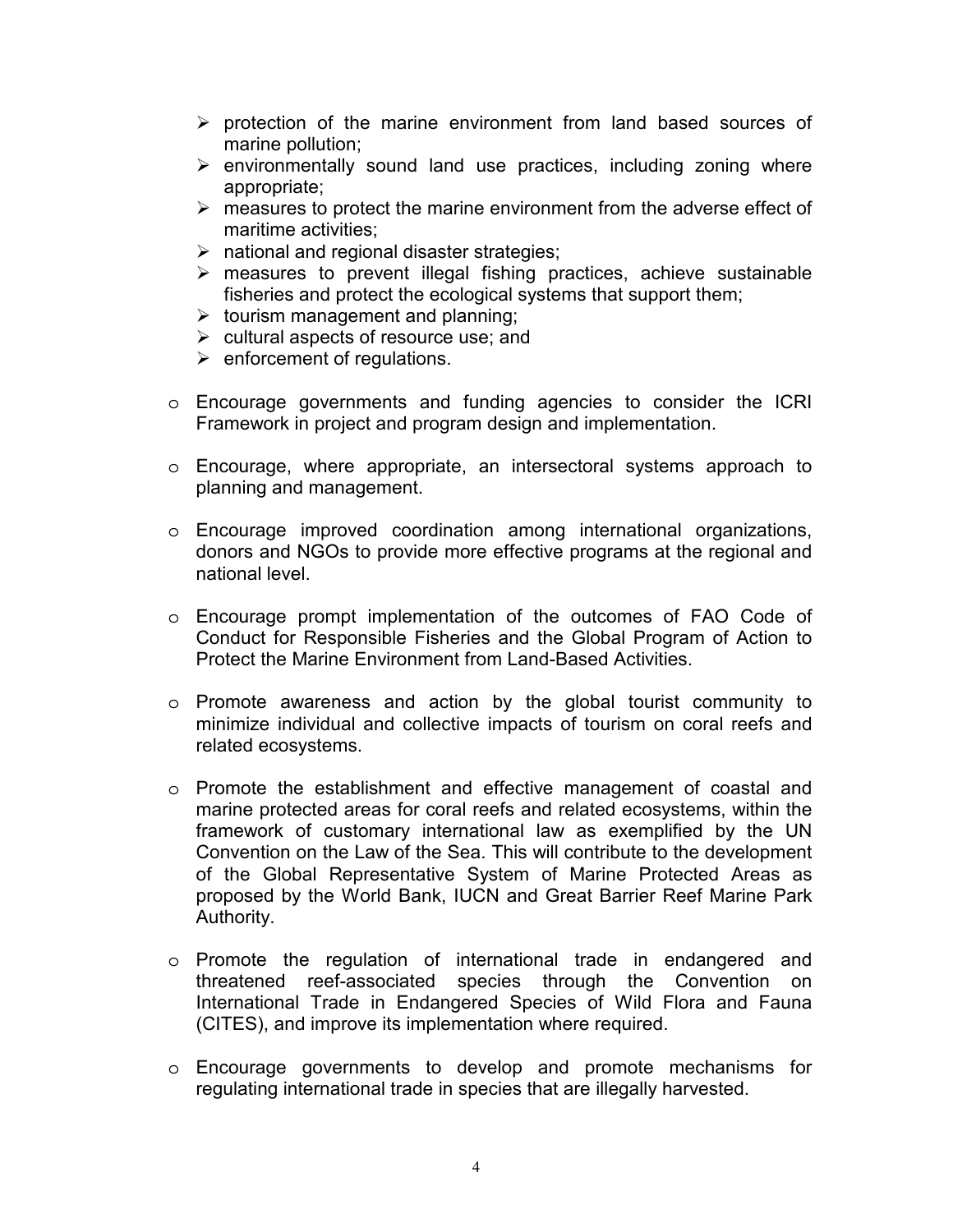- o Encourage governments to develop legislation, policy and institutional capacity to apply environmental assessment to development activities.
- o Promote appropriate technologies, including voluntary programs and economic incentives and best management practices, for control of landbased causes of marine pollution.
- o Promote and replicate successes in integrated coastal management, including community based management, as appropriate.
- o Support management measures to improve the socio-economic condition of local communities through such means as retraining and sustainable alternative livelihood development.

# *Capacity Building*

- o Capacity building includes establishing and strengthening human resource and institutional capabilities for coastal management, science, training and education.
- o Encourage regional organizations to assist countries and communities implementing ICRI, for example through measures including:
	- $\triangleright$  preparation of project proposals
	- $\triangleright$  implementation of small grant programs.
- o Establish, strengthen and sustain mutually supportive networks of centres of expertise in management of coral reefs and related ecosystems.
- o Base human resource development strategies on needs assessments and ensure that they address:
	- $\triangleright$  the diversity of cultures traditions and governance structures;
	- $\triangleright$  increased community awareness and involvement;
	- $\triangleright$  improving the capacity of today's managers;
	- $\triangleright$  providing for the education of tomorrow's managers;
	- $\triangleright$  coverage of coral reef management issues in the training of all professionals whose work involves decisions which affect coral reefs and coastal resource management;
	- $\triangleright$  technical training needs for people at the field level;
	- $\triangleright$  training and supporting trainers to work at the community and field level;
	- $\triangleright$  evaluation of the effectiveness of training; and
	- $\triangleright$  the need to target children in awareness raising.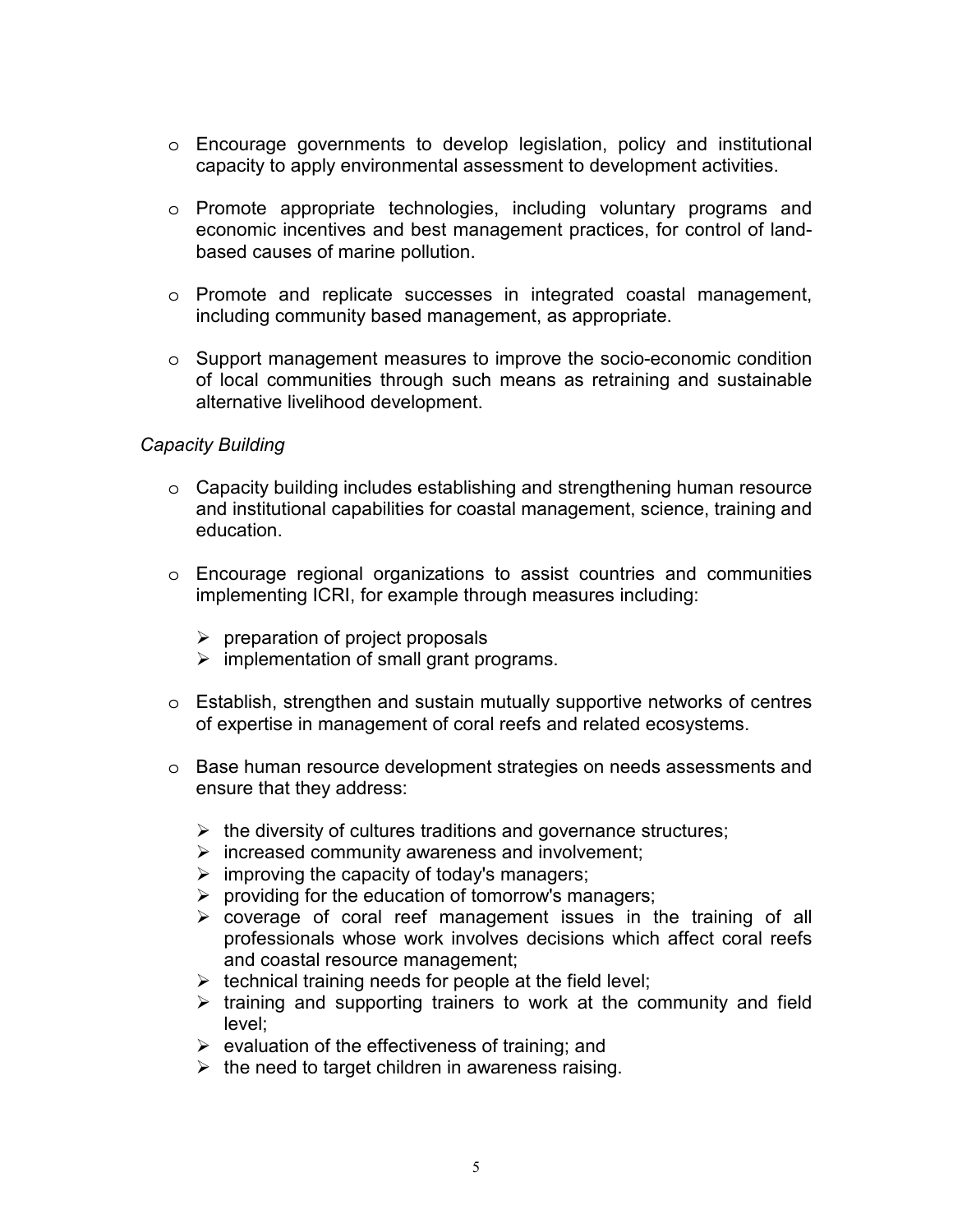- o Improve coordination and targeting of the education and human resource development programs provided by development partners.
- o Support formal and informal environmental education programs for all levels of the community on the subject of coral reefs and related ecosystems, with curricula and materials tailored to the interests and needs of the regions and end-users.
- o Encourage maximum use of national and regional expertise in management, research and capacity building activities.
- o Support the development, identification and dissemination of materials which address the interests and needs of the regions, including:
	- $\triangleright$  the value of coral reefs and related ecosystems;
	- $\triangleright$  practical monitoring and management techniques;
	- $\triangleright$  inventories of formal and on-the-job training opportunities;
	- $\triangleright$  case studies of management, including success stories as well as examples which have not been successful; and
	- $\triangleright$  case studies of human impact and natural variation in coral reefs and related ecosystems.
- o Increase the relevance to ICRI of existing donor scholarship programs by:
	- $\triangleright$  devoting a proportion of scholarship awards to environmental studies; and
	- $\triangleright$  encouraging thesis and dissertation studies carried out in home countries.
- o Encourage the private sector's role in management of coral reefs and related ecosystems through:
	- $\triangleright$  use of appropriate technologies;
	- $\triangleright$  development of a trained and educated workforce; and
	- $\triangleright$  innovative approaches to better environmental operating standards.

### *Research & Monitoring*

o Research and monitoring are needed to assess the status of coral reefs, evaluate the success of management and conservation actions and develop more effective management practices. As tropical ecosystems, coral reefs and related ecosystems are subject to dynamics which are generally less well understood than temperate systems. Therefore, without evidence it should not be assumed that they will react to natural and human disturbances in the same way as temperate systems.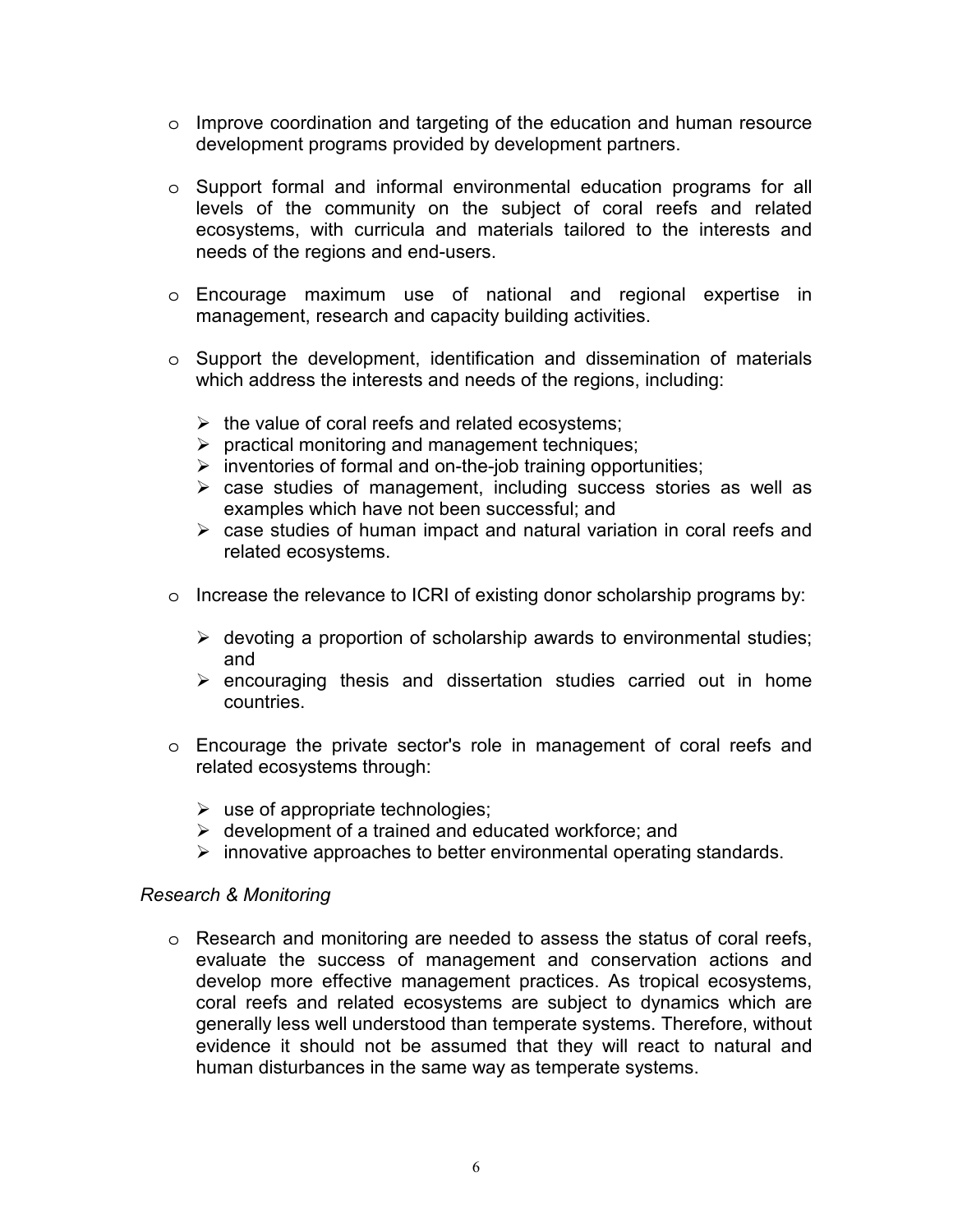- o Research and monitoring programs should address biological, physical, social, cultural and economic studies and should be carried out over time periods appropriate to their objectives. They should be supported by information management, interpretation and dissemination. In the collection of data for both research and monitoring, resource users should be involved to the maximum extent practicable.
- o Promote the involvement of managers in the development, conduct, interpretation and application of research and monitoring programs.
- o Promote and assist the development and application of resource assessment methods that:
	- $\triangleright$  allow for rapid assessment to establish baselines and initiate management
	- $\triangleright$  can be used in Geographic Information and Decision Support Systems
- o Promote the development of a Global Coral Reef Monitoring Network under the Coastal Zone Module of the Global Ocean Observing System by incorporating and, as necessary, establishing or strengthening regional nodes.
- o Encourage studies of coral reefs and related ecosystems which:
	- $\triangleright$  address priority management issues in individual countries or regions;
	- $\triangleright$  address the synergies between human effects and natural variations as causes of stress and degradation in coral reefs and related ecosystems;
	- $\triangleright$  involve interdisciplinary research into human impacts with initial priority of fisheries and tourism;
	- $\triangleright$  integrate traditional knowledge;
	- $\triangleright$  quantify the socio-economic impacts of conservation and habitat destruction;
	- $\triangleright$  address the scales and linkages of the biological communities; and
	- $\triangleright$  develop methods for impact mitigation and reef restoration.
- o Develop programs to involve communities, resource users, the private sector and others in monitoring the condition of coral reefs and related ecosystems.
- o Encourage regional and international forums which bring together managers and scientists to identify priority information requirements for management of coral reefs and related ecosystems.